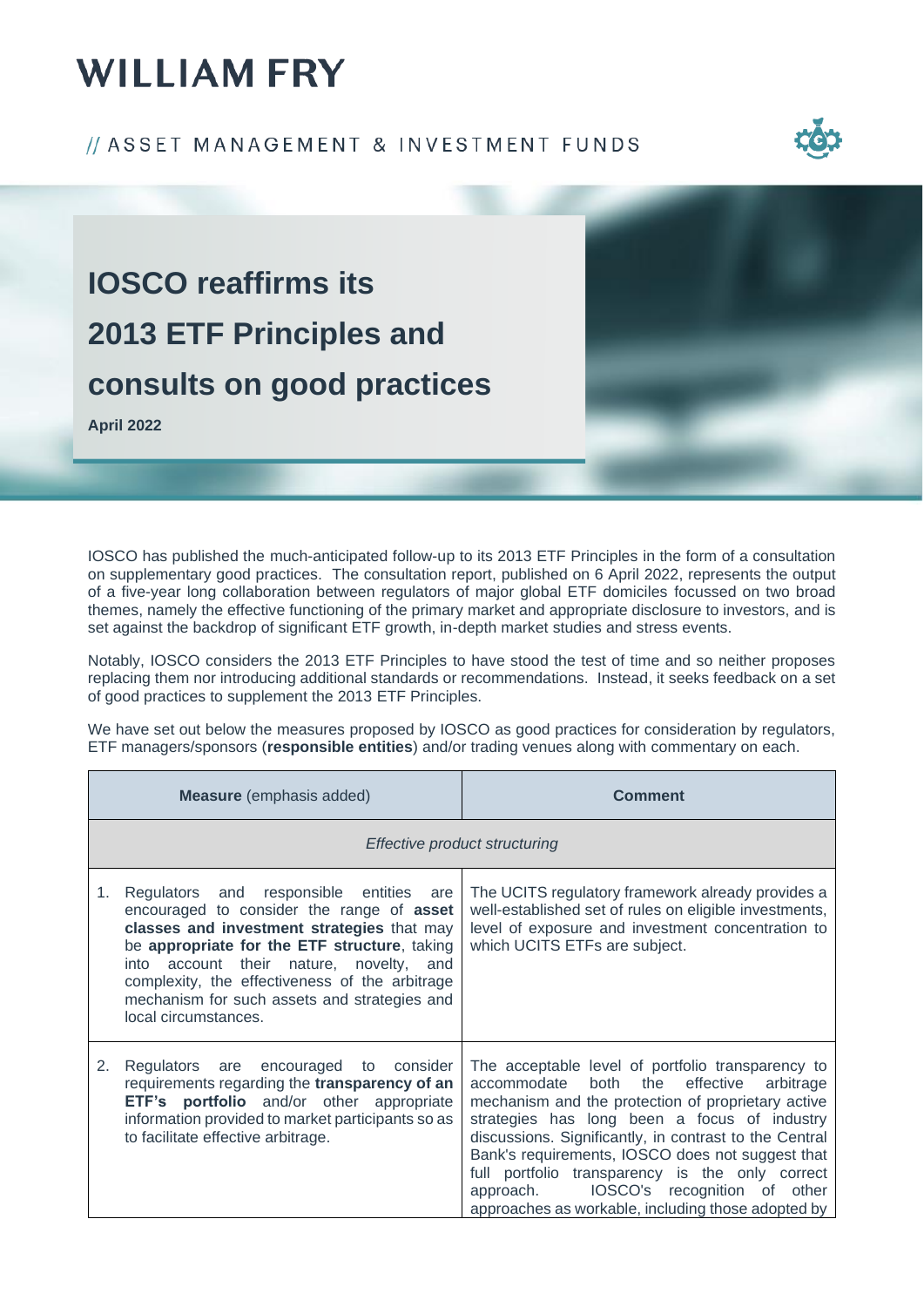| Measure (emphasis added) |                                                                                                                                                                                                                                                                                                               | <b>Comment</b>                                                                                                                                                                                                                                                                                                                                                                                                                                                                                                                                                                            |
|--------------------------|---------------------------------------------------------------------------------------------------------------------------------------------------------------------------------------------------------------------------------------------------------------------------------------------------------------|-------------------------------------------------------------------------------------------------------------------------------------------------------------------------------------------------------------------------------------------------------------------------------------------------------------------------------------------------------------------------------------------------------------------------------------------------------------------------------------------------------------------------------------------------------------------------------------------|
|                          |                                                                                                                                                                                                                                                                                                               | a number of jurisdictions to date (including in the<br>EU), is helpful to the case for "semi-transparent"<br>active ETFs.                                                                                                                                                                                                                                                                                                                                                                                                                                                                 |
| 3.                       | For jurisdictions that mandate the provision of<br>iNAV, the real-time estimate of an ETF's value,<br>and/or<br>trading<br>regulators<br>venues<br>are<br>encouraged to consider means to enhance the<br>accuracy and usefulness of iNAV.                                                                     | iNAV, which is an important metric especially for<br>retail investors, has been observed as susceptible to<br>accuracy and reliability issues, for example due to<br>stale pricing of underlying securities. As an example<br>of how these issues could potentially be addressed,<br>IOSCO cites Hong Kong where ETF issuers are<br>required to monitor iNAV providers and the accuracy<br>of the iNAV itself.                                                                                                                                                                            |
|                          | 4. Responsible entities are encouraged to:<br>(i) conduct due diligence on APs and MMs<br>when onboarding them to the ETF, with a view<br>towards having those that are capable of<br>facilitating an effective arbitrage mechanism and<br>providing liquidity;<br>(ii) conduct ongoing monitoring on APs and | The arbitrage mechanism, designed to keep the<br>market price of an ETF sufficiently close to its value<br>through the activity of authorised participants and<br>market makers, was not specifically considered in<br>ESMA's 2014 guidelines on ETFs and other UCITS<br>issues which form the basis of much of the rulebook<br>applicable to UCITS ETFs.                                                                                                                                                                                                                                 |
|                          | MMs for the ETF regarding, amongst others, the<br>functioning of the arbitrage mechanism and<br>liquidity provision; and<br>(iii) avoid exclusive arrangements with APs<br>and MMs if they may unduly affect the<br>effectiveness of the arbitrage mechanism.                                                 | Although in practice UCITS ETFs undoubtedly<br>conduct due diligence on<br>their<br>authorised<br>participants and likely have in place contingency<br>plans should the arbitrage mechanism become<br>impaired, it is entirely plausible that these good<br>practices identified by IOSCO will eventually be<br>formalised into additional regulatory requirements<br>applicable to UCITS ETFs, potentially by way of an                                                                                                                                                                  |
| 5.                       | Responsible entities are encouraged to put in<br>place appropriate arrangements to facilitate an<br>effective<br>arbitrage<br>mechanism,<br>including<br>address<br>contingency<br>plans to<br>the<br>circumstances where the<br>arbitrage<br>mechanism of the ETF is impaired.                               | update to ESMA's 2014 guidelines.<br>Secondary market redemptions<br>ESMA's 2014 guidelines require UCITS ETFs to<br>facilitate direct redemptions by secondary market<br>investors where the stock exchange price of the ETF<br>significantly varies from its net asset value. IOSCO<br>has reported that the direct redemption mechanism<br>has been rarely used and commented on its<br>limitations, particularly due to ETF shares being<br>settled through securities depositaries which the<br>secondary market investors, particularly retail<br>investors, may not be members of. |
| 6.                       | Regulators are encouraged to consider whether<br>the securities laws, and applicable rules of<br>securities exchanges within their remit and<br>jurisdictions, appropriately address potential<br>conflicts of interests raised by ETFs.                                                                      | IOSCO notes that broader regulations applicable to<br>funds, such as the Irish rules on connected party<br>transactions, typically address the management of<br>conflicts issues which may arise where authorised<br>participants or counterparties are affiliated with the<br>ETF. Potential conflicts arising from affiliation with<br>index providers are addressed through detailed<br>index eligibility requirements applicable to UCITS<br>ETFs and the EU Benchmarks Regulation.                                                                                                   |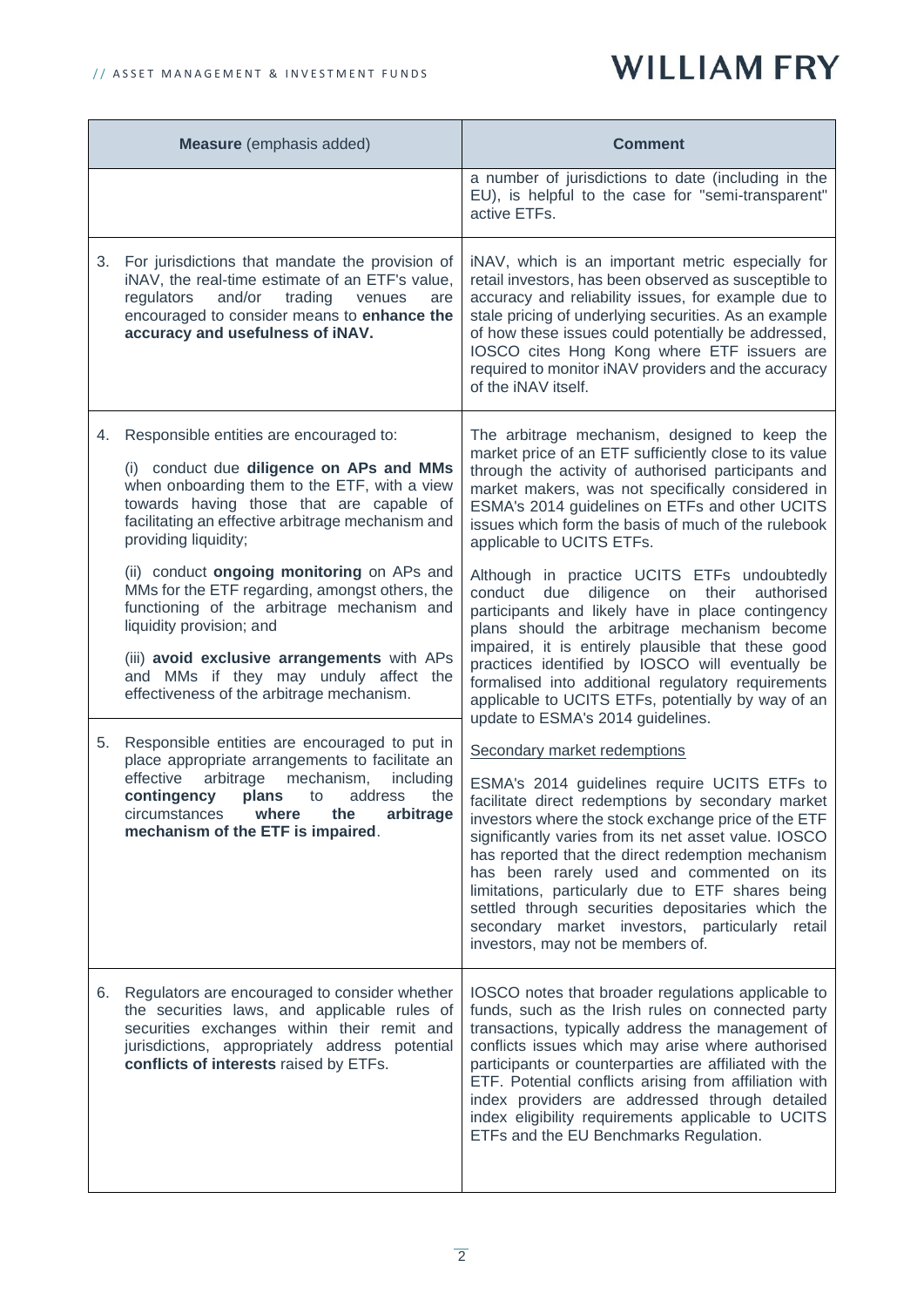| Measure (emphasis added)                                                                                                                                                                                                                                                                                                                                                                                                                                                                                                                                          | Comment                                                                                                                                                                                                                                                                                                                                                                                                                                                                                                                                                                                                                                                            |  |  |
|-------------------------------------------------------------------------------------------------------------------------------------------------------------------------------------------------------------------------------------------------------------------------------------------------------------------------------------------------------------------------------------------------------------------------------------------------------------------------------------------------------------------------------------------------------------------|--------------------------------------------------------------------------------------------------------------------------------------------------------------------------------------------------------------------------------------------------------------------------------------------------------------------------------------------------------------------------------------------------------------------------------------------------------------------------------------------------------------------------------------------------------------------------------------------------------------------------------------------------------------------|--|--|
| <b>Disclosure</b>                                                                                                                                                                                                                                                                                                                                                                                                                                                                                                                                                 |                                                                                                                                                                                                                                                                                                                                                                                                                                                                                                                                                                                                                                                                    |  |  |
| For ETFs, in particular those that invest in more<br>7.<br>complex or novel asset classes, or use more<br>complex investment strategies, regulators are<br>consider<br>encouraged<br>to<br>appropriate<br>requirements<br>the<br>for<br>and<br>adequacy<br>appropriateness of the disclosures regarding<br>ETF-specific aspects, including whether certain<br>disclosures are presented in an understandable<br>manner and whether they address the nature of<br>risks associated with the ETFs' strategies.<br>8.<br>Regulators are<br>encouraged to<br>consider | The current disclosure requirements applying to<br>UCITS ETFs using leveraged, synthetic and active<br>strategies and engaging in securities lending were<br>identified as good practices in the IOSCO report.<br>However, there may be an opportunity to improve the<br>information available to investors on the total cost of<br>investing in ETFs by requiring the publication of bid-<br>ask spreads and the premium / discount to the net<br>asset value at which the ETF has been trading. In<br>this regard, IOSCO highlights the US disclosure<br>requirements which mandate the provision of this<br>type of information on the ETF's website. We see an |  |  |
| appropriate requirements for the disclosures of<br>fees and expenses for investing in ETFs<br>(including secondary market trading costs)<br>in a way that allows investors to make informed<br>decisions about whether they wish to invest in an<br>ETF and thereby accept a particular level of<br>costs.                                                                                                                                                                                                                                                        | increasing trend in European regulation (for<br>example, the SFDR) requiring website disclosure<br>rather than focusing solely on the offering<br>documents. This additional information, required to<br>complete the picture on the total cost of investing,<br>would sit well with the comprehensive information<br>already provided by many UCITS ETFs on their<br>websites.                                                                                                                                                                                                                                                                                    |  |  |
| Regulators and responsible<br>9.<br>entities<br>are<br>encouraged to consider appropriate disclosure<br>requirements or disclosures to help investors to<br>clearly differentiate ETFs from other ETPs /<br>CIS, as well as appropriate disclosure for index-<br>based and non-index-based ETFs.                                                                                                                                                                                                                                                                  | UCITS ETFs must have the "UCITS ETF" identifier<br>in the name. IOSCO does not refer to the potential<br>for listed and non-listed share classes in an ETF and<br>the impact on the naming convention in those<br>circumstances.<br>IOSCO raises the possibility of having different<br>labels for conventional and more complex ETFs,<br>e.g., active, leveraged or synthetic ETFs. As the<br>UCITS framework already defines the permissible<br>types of investment, additional sub-categorisation of<br>UCITS ETFs by reference to complexity would<br>arguably not be beneficial for the UCITS brand.                                                          |  |  |
| Liquidity provision                                                                                                                                                                                                                                                                                                                                                                                                                                                                                                                                               |                                                                                                                                                                                                                                                                                                                                                                                                                                                                                                                                                                                                                                                                    |  |  |
| 10. Regulators<br>and/or trading venues, where<br>applicable,<br>encouraged<br>monitor<br>are<br>to<br>secondary market trading and market making<br>activities of ETFs and have rules governing the<br>orderly trading of ETF shares.                                                                                                                                                                                                                                                                                                                            | IOSCO identifies good practices such as trading<br>venues monitoring market makers' performance of<br>their functions and ETF management companies<br>having procedures in place in the event of market<br>makers ceasing to provide liquidity to the ETF.                                                                                                                                                                                                                                                                                                                                                                                                         |  |  |
| Volatility control mechanisms                                                                                                                                                                                                                                                                                                                                                                                                                                                                                                                                     |                                                                                                                                                                                                                                                                                                                                                                                                                                                                                                                                                                                                                                                                    |  |  |
| 11. Regulators and/or trading<br>where<br>venues,<br>applicable, are encouraged to appropriately<br>volatility<br>control<br>mechanisms<br>calibrate<br>(VCMs) applicable to ETFs, considering factors                                                                                                                                                                                                                                                                                                                                                            | IOSCO notes adoption of various VCMs including<br>those in the form of trading halts such as Euronext                                                                                                                                                                                                                                                                                                                                                                                                                                                                                                                                                              |  |  |